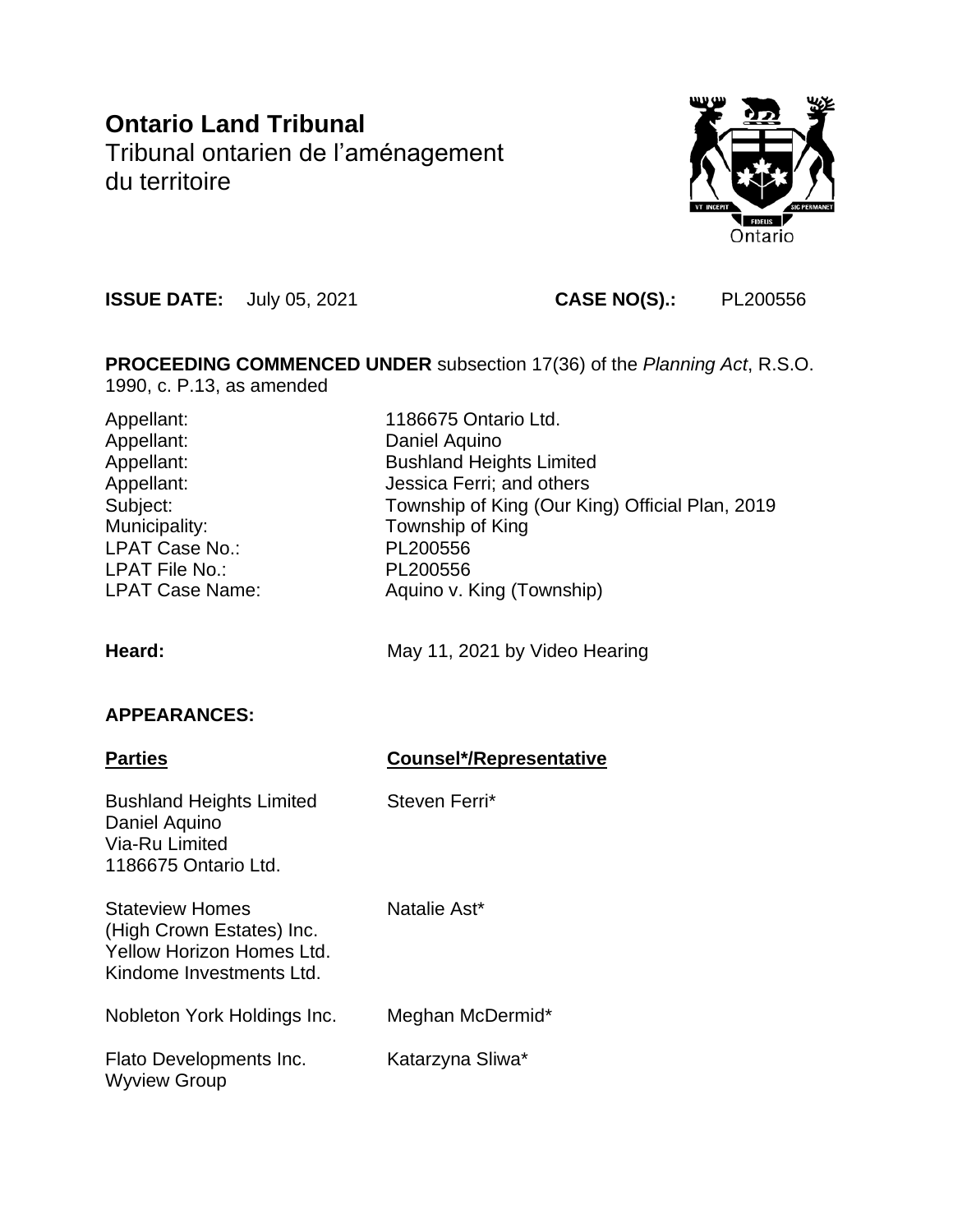| Sandra Kendall                 | James Feehely*   |
|--------------------------------|------------------|
| Lino Nicoletti/ Elio Nicoletti | Self-represented |

CRH Canada Group Inc. Jessica Ferri

Regional Municipality of York Samantha Foster\*

Township of King Tom Halinski\*

### **MEMORANDUM OF ORAL DECISION DELIVERED BY CARMINE TUCCI ON MAY 11, 2021 AND ORDER OF THE TRIBUNAL**

[1] The matter before the Ontario Land Tribunal (the "Tribunal"), is with respect to the appeals filed under s. 17(36) of the *Planning Act* as a result of the decision by the Regional Municipality of York ("Region") to approve the new Official Plan for the Township of King, subject to various modifications.

[2] The Appeals that were filed vary on a policy specific basis as they pertain to some Appellants. On a site-specific basis, they are applied to specific lands that are owned by the various landowners and by various Appeals of a wide variety of sections within the new Official Plan in its entirety.

[3] The Region initiated a comprehensive review of the Official Plan of the Township of King ("Township") in order to introduce a new OP titled, "Our King Official Plan September 2019", to replace the "Official Plan of the Township of King Planning Area 1970" and all amendments thereto. The Township of King adopted By-Law No. 2019-82 on September 23, 2019, to adopt the new Township Official Plan. Pursuant to s. 17 of the *Planning Act*, the new Township Official Plan was submitted to the Region for approval on October 8, 2019. Council for the Region approved the New Township Official Plan on September 24, 2020.

[4] The Tribunal has received from Tom Halinski, counsel for the Township of King, detailed information in respect to this Case Management Conference regarding: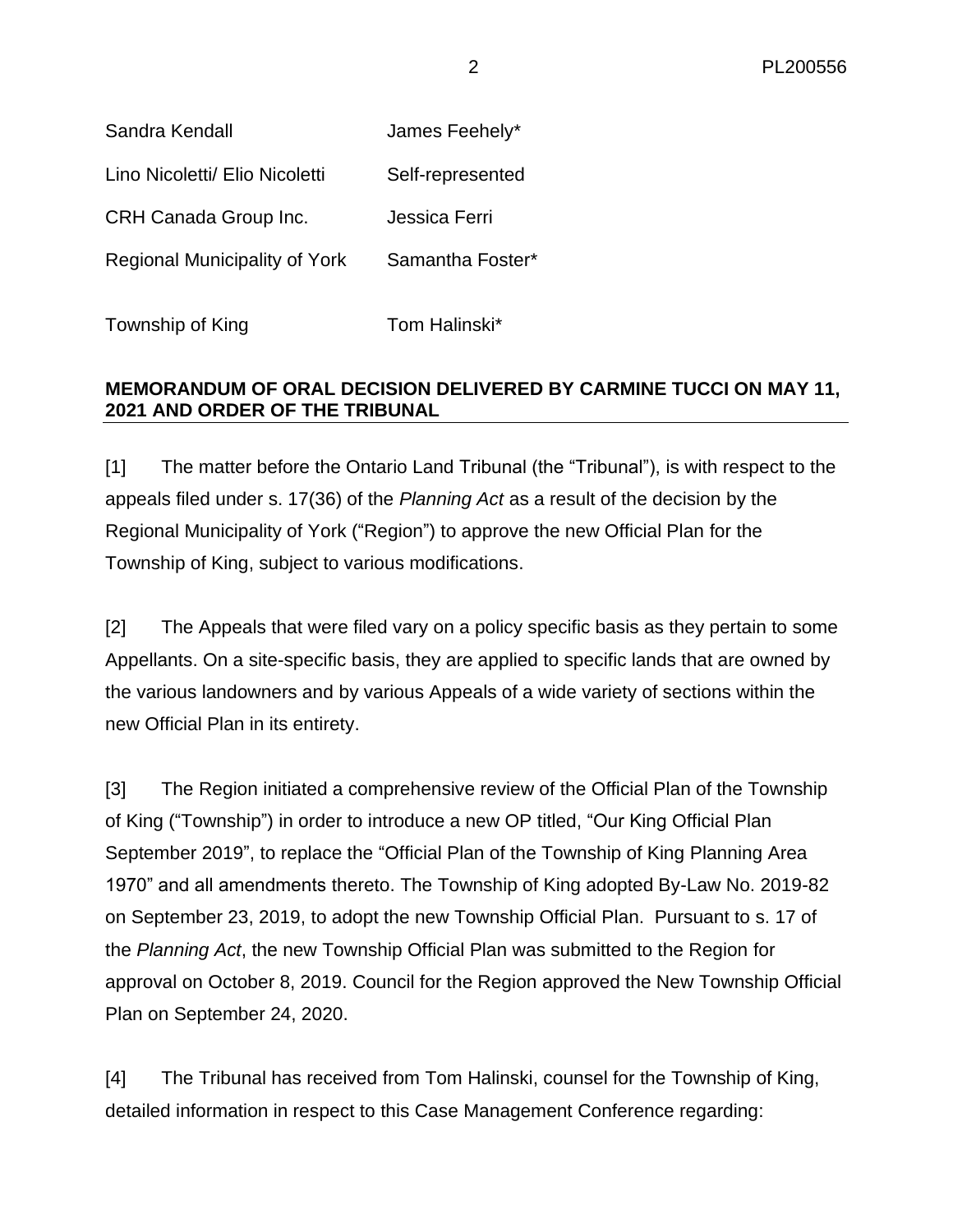- a) agenda items;
- b) a Township Structure Map;
- c) status of each appeal and how each Appellant is working with the Township to resolve the appeals; and,
- d) a Draft Procedural Order.

[5] The Tribunal was informed by Meaghan McDermid, solicitor for the Appellant, Nobleton York Holdings Inc., that her client has sold their lands to Nobleton 2715 Developments Limited and that the new owner will assume this appeal.

[6] The Tribunal was informed that James Feehely has been retained to represent the Appellant Sandra Kendall.

[7] The Tribunal directs all parties to submit in writing any changes to the updated Draft Procedural Order and Issues List no later than two (2) weeks prior to the next second CMC hearing date.

[8] The Tribunal hereby schedules a second CMC by video, of these appeals on **Tuesday, September 21, 2021**, commencing at **10 a.m**. One (1) day has been set aside.

[9] Furthermore, the Tribunal schedules a Hearing of these appeals commencing **Monday April 4, 2022** at **10.a.m**. Four (4) weeks has been set aside for the Hearing.

#### **HEARING TECHNICAL DETAILS**

[10] The hearings are scheduled to proceed by video as follows:

**Tuesday, September 21, 2021 at 10 a.m. (one day hearing) GoTo Meeting:** <https://global.gotomeeting.com/join/352169045> **Access code:** 352-169-045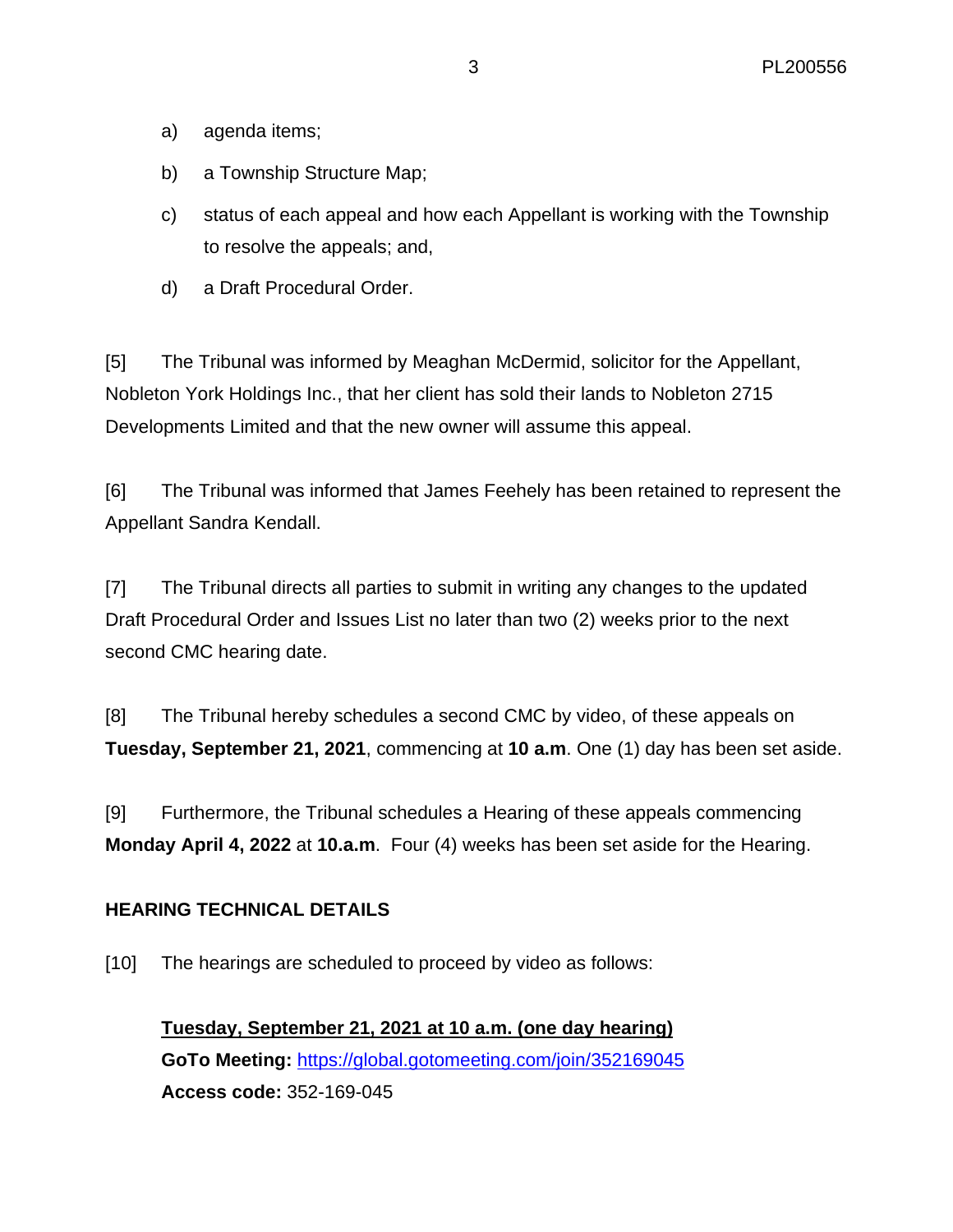**Audio-only telephone line:** +1 (647) 497-9391 or (Toll-Free) 1(888) 455-1389 **Audio-only access code:** 352-169-045

**Monday, April 4, 2022 at 10 a.m. (four-week hearing) GoTo Meeting:** <https://global.gotomeeting.com/join/213939405> **Access code:** 213-939-405 **Audio-only line:** +1 (647) 497-9373 or (Toll-Free) 1(888) 299-1889 **Audio-only access code:** 213-939-405

[11] Parties and participants are asked to log into the video hearing at least **15 minutes** before the start of the event to test their video and audio connections.

[12] Parties and participants are asked to access and set up the application well in advance of the event to avoid unnecessary delay. The desktop application can be downloaded at **[GoToMeeting](https://global.gotomeeting.com/install)** or a web application is available: <https://app.gotomeeting.com/home.html>

[13] Persons who experience technical difficulties accessing the GoToMeeting application or who only wish to listen to the event can connect to the event by calling into an audio-only telephone line.

[14] Individuals are directed to connect to the event on the assigned date at the correct time. It is the responsibility of the persons participating in the hearings by video to ensure that they are properly connected to the event at the correct time. Questions prior to the hearing events may be directed to the Tribunal's Case Coordinator having carriage of this case.

[15] No further notice will be given.

[16] The Member is not seized.